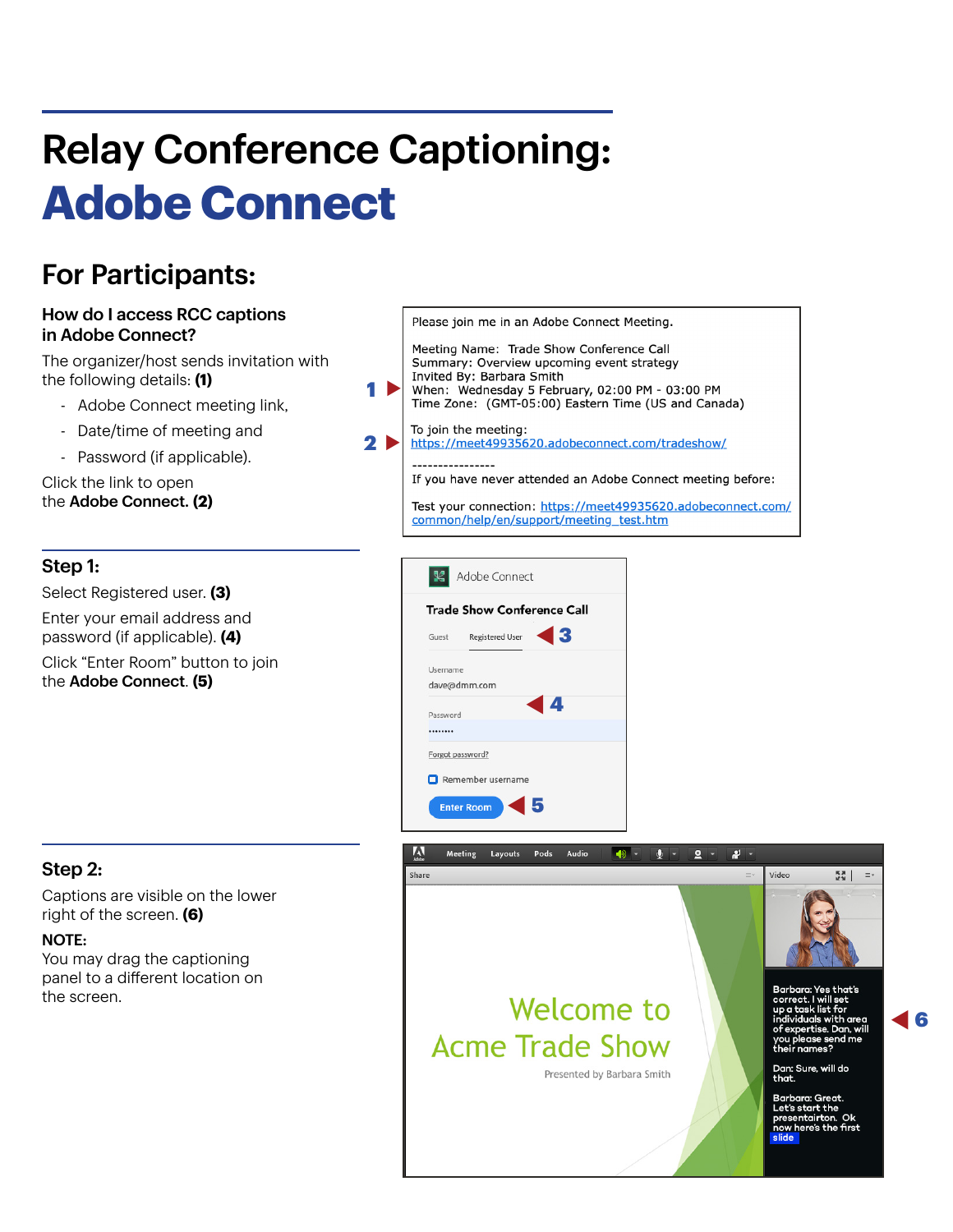## For Organizers/Hosts:

### How do I embed RCC captions in Adobe Connect?

#### Step 1:

The organizer/host can embed RCC captions for an Adobe Connect meeting via the Adobe Connect captioning pod. First, reserve RCC and save the RCC Event ID number for the Step 6 below.

**NOTE:** RCC Request must be submitted two (2) business days in advance of meeting to guarentee captioning.

Download the AdobeConnectPod9 zipped file to a temporary folder: www.captionedtext.com/AdobeConnectPod9.zip.

Extract the ZIP file to a temporary folder.

#### Step 2:

Open your Adobe Connect and click:

- Pods **(1)**,
- Share **(2)**,
- Add New Share **(3)** to open Share My Screen window.

#### Step 3:

In the Share My Screen window, select Share Document. **(4)**

#### Step 3:

Click Browse My Computer button **(6)** and find the AdobeConnectPod9 **(7)** un-zipped file in the temporary folder on your computer.

Double click this un-zipped file to install the captioning pod..

#### Step 5: Initiate Captioning

After the Adobe Connect captioning pod is installed, click "+" icon **(8)** to update the connection configuration in the menu bar.

Go to Provider field and select Caption Colorado. **(9)**